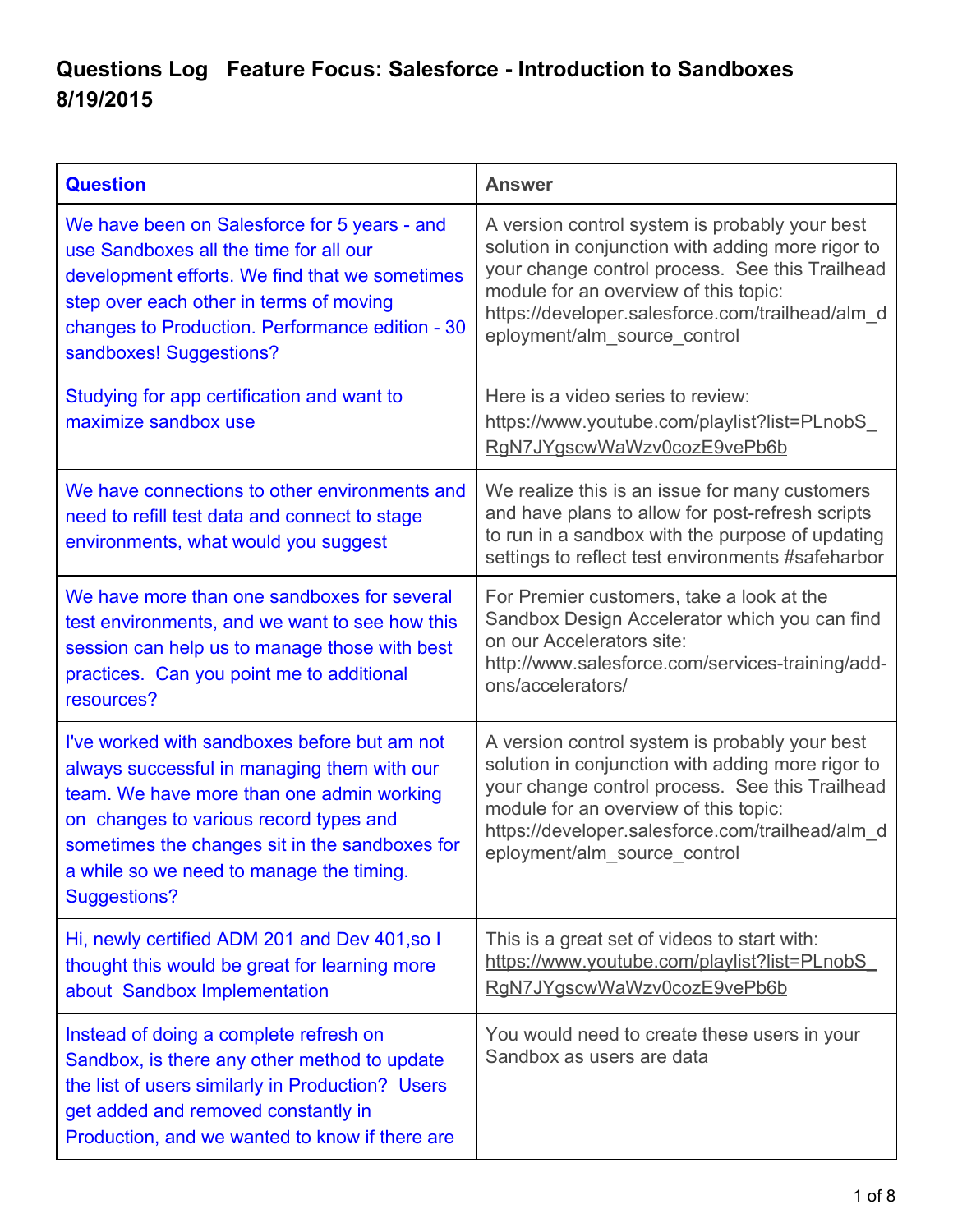| alternate ways to reflect this wo refreshing all<br>data in Sandbox(EE)                                                                                                                                                                                                                                                                                                                                                                                                                                                                            |                                                                                                                                                                                                                                                                                                                                                                                                                                                                                      |
|----------------------------------------------------------------------------------------------------------------------------------------------------------------------------------------------------------------------------------------------------------------------------------------------------------------------------------------------------------------------------------------------------------------------------------------------------------------------------------------------------------------------------------------------------|--------------------------------------------------------------------------------------------------------------------------------------------------------------------------------------------------------------------------------------------------------------------------------------------------------------------------------------------------------------------------------------------------------------------------------------------------------------------------------------|
| Reports that get scheduled in our Production<br>somehow is activated similarly for some reports<br>in Sandbox is there a way to disable those<br>reports or a setting somewhere to turn this off<br>altogether?                                                                                                                                                                                                                                                                                                                                    |                                                                                                                                                                                                                                                                                                                                                                                                                                                                                      |
| Question on a use case: I want to create several<br>sandboxes for users that need them for demos.<br>As part of that, I want to load the exact same<br>starting data set in every sandbox, preserving<br>the data relationships across objects. The<br>amount of data is small (<10 custom objects,<br>less than 50 test records per object). What's the<br>best way to handle something like this? Is<br>multiple partial sandboxes the only option, or is<br>there a way to automate the starting data set<br>into all of the sandboxes? Thanks. | I believe we addressed this question during the<br>session, but the short answer is to use an ETL<br>tool or even Excel to manage the data. If it's<br>always the exact same data, it should be a<br>one-time effort using Data Loader to pull the<br>data out of your source system and save it off to<br>CSV files for repeated imports. An easy way to<br>extract the data initially is by using the<br>Scheduled Export feature to produce the CSV<br>files for your entire org. |
| Please discuss how to do staging environments<br>for integrations with other systems, and how to<br>switch between staging and production keeping<br>the same code                                                                                                                                                                                                                                                                                                                                                                                 | An idea that we are reviewing is the request to<br>allow you to refresh one sandbox to another.<br>This would allow you to refresh dev or test<br>sandboxes from a staging sandbox that retains<br>test settings. If this is of interest, please vote on<br>the following Idea:<br>https://success.salesforce.com/ideaView?id=087<br>30000000JawvAAC                                                                                                                                 |
| In the Q&A session, please mention a limitation<br>of the Partial Copy sandbox: while it will ensure<br>that if a Master record is copied, records related<br>to it by Master-Detail relationships will also be<br>copied, it will NOT require records related by<br>Lookup relationship to be copied. That was an<br>unwelcome surprise when I created my PDS,<br>and it made me wish I hadn't spent the money<br>on the PDS and instead had manually loaded<br>data into a Dev sandbox. Perhaps there is a<br>process for this?                  | Great idea, vote it up!<br>https://success.salesforce.com/ideaView?id=087<br>30000000DkosAAC                                                                                                                                                                                                                                                                                                                                                                                         |
| I never really understood or could grasp the<br>concept of Sandbox Preview or what all the<br>hype was around thiscould you explain what is                                                                                                                                                                                                                                                                                                                                                                                                        | Sandbox Preview allows you to review<br>functionality of the new release in your org, you<br>would always want to test this and assess<br>impact. This is especially true for this Winter '16                                                                                                                                                                                                                                                                                        |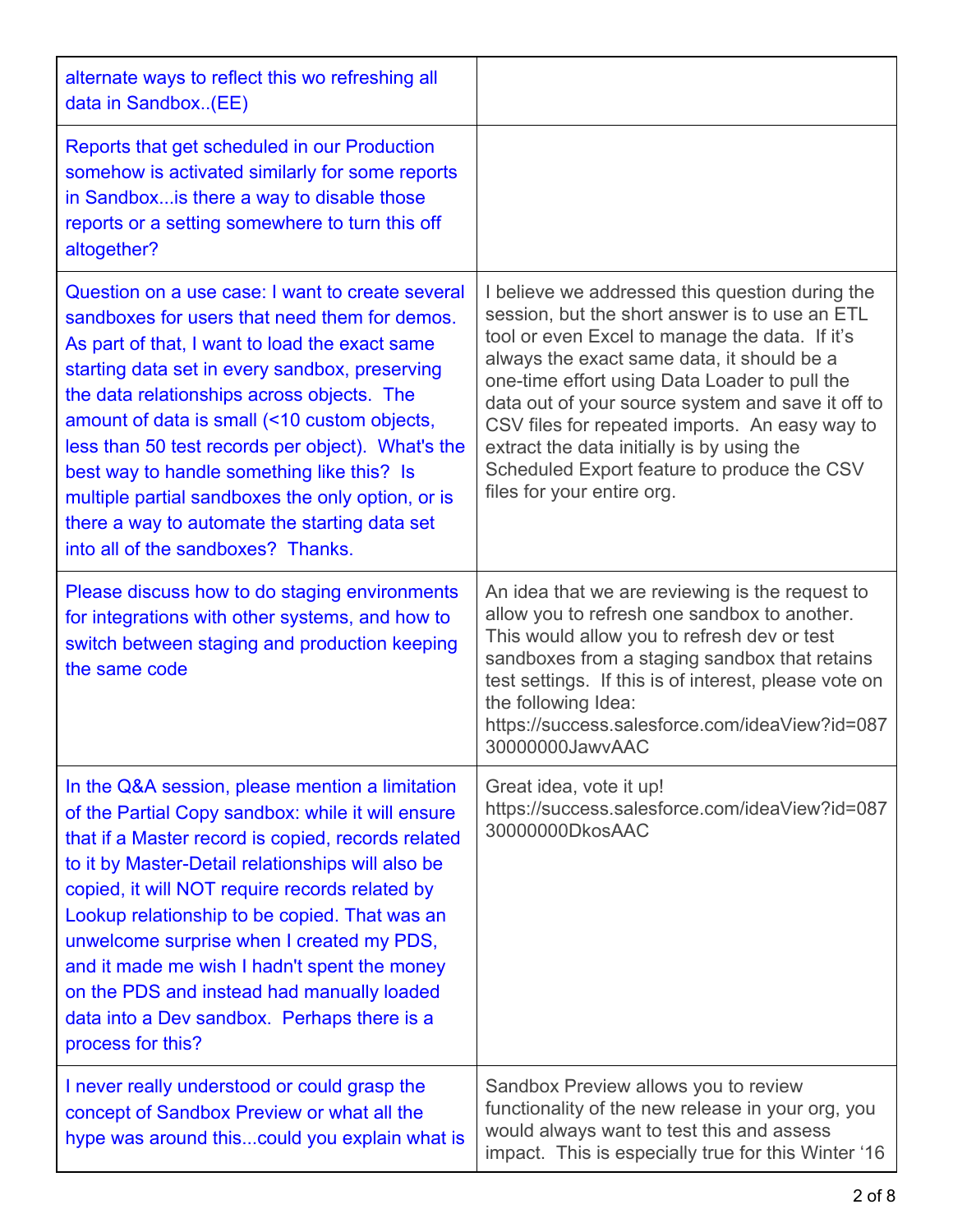| so important or significant regarding the<br><b>Sandbox Preview and no Preview?</b>                                                               | release!                                                                                                                                                                                                                                                                                                                                                                                                                                                                             |
|---------------------------------------------------------------------------------------------------------------------------------------------------|--------------------------------------------------------------------------------------------------------------------------------------------------------------------------------------------------------------------------------------------------------------------------------------------------------------------------------------------------------------------------------------------------------------------------------------------------------------------------------------|
| Can you create multiple users for a sandbox or<br>can only the admin user login? Or can all users<br>by default login to the sandbox environment? | Users can log into the sandbox at<br>https://test.salesforce.com by appending<br>.sandbox_name to their Salesforce usernames.<br>For example, if a username for a production<br>organization is user1@acme.com, and the<br>sandbox is named "test", then the modified<br>username to log into the sandbox is<br>user1@acme.com.test.                                                                                                                                                 |
| How do you 'refresh' a sandbox?                                                                                                                   | <b>See</b><br>http://help.salesforce.com/apex/HTViewHelpDoc<br>?id=data sandbox create.htm for full details on<br>how to create and refresh a sandbox. Let me<br>know if you have any further questions.                                                                                                                                                                                                                                                                             |
| What are the use cases to use Ant Vs change<br>sets                                                                                               | Ant is a command-line tool and can therefore be<br>executed by automated scripts. This is a critical<br>feature when your change control model<br>includes automated pushes as would be the<br>case when performing continuous integration.<br>Ant also reduces the risk of human error, as<br>change sets are dependent on admins including<br>the correct components for deployment.<br>Change sets provide a simple to use, graphical<br>tool for simple deployment requirements. |
| How do you keep the training sandbox up to<br>date with all new features                                                                          | Features will be applied to all sandboxes as they<br>are rolled out by Salesforce to each of our<br>instances. If you are referring to customizations,<br>you will need to include your Training org in your<br>overall SDLC plan to receive pushes either from<br>a "golden" copy such as your staging org or<br>production.                                                                                                                                                        |
| Which type of sandbox would you recommend<br>for training? The Full or Partial. I take it the Dev<br>ones would fulfil this requirement?          | This depends on how much data you are<br>training against and how often you need to<br>refresh the data. For ex if you are doing<br>analytics training and need reports to show<br>production-quality output, a Full is required. If<br>you hold weekly training classes and need the                                                                                                                                                                                                |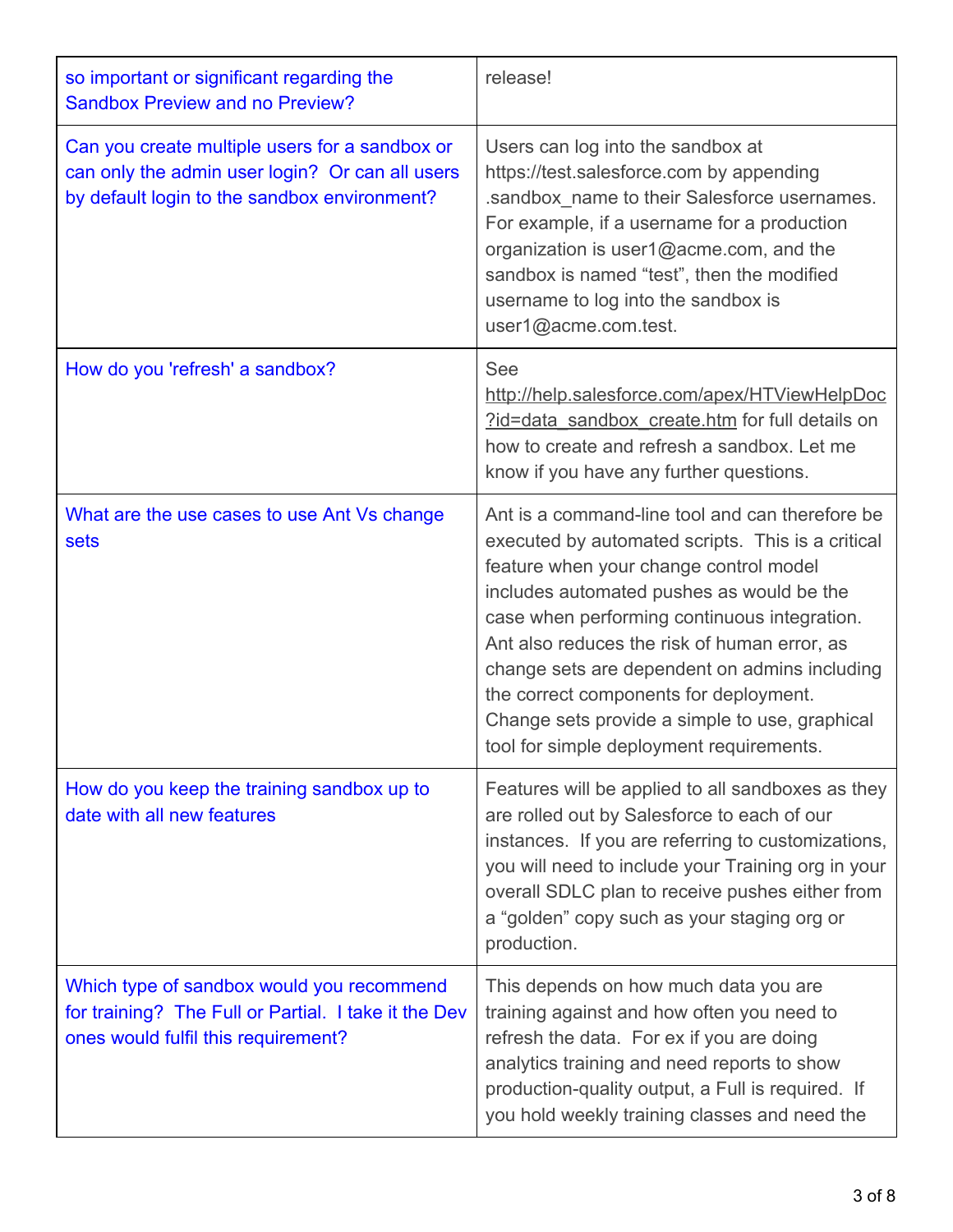|                                                                                                                                                                                                                                                | ability to refresh the sandbox prior to each class,<br>a partial will allow this.                                                                                                                                                                                                                                                                                                                                                                                                                                                                                                                                                                                                                                                                                    |
|------------------------------------------------------------------------------------------------------------------------------------------------------------------------------------------------------------------------------------------------|----------------------------------------------------------------------------------------------------------------------------------------------------------------------------------------------------------------------------------------------------------------------------------------------------------------------------------------------------------------------------------------------------------------------------------------------------------------------------------------------------------------------------------------------------------------------------------------------------------------------------------------------------------------------------------------------------------------------------------------------------------------------|
| Spinning sandbox from an already sandbox is<br>this possible?                                                                                                                                                                                  | Vote on this idea:<br>https://success.salesforce.com/ideaView?id=087<br>30000000JawyAAC                                                                                                                                                                                                                                                                                                                                                                                                                                                                                                                                                                                                                                                                              |
| How many full sandboxes come with U                                                                                                                                                                                                            | Unlimited Edition includes licenses for 1 Full<br>sandbox, 5 Developer Pro sandboxes, and 15<br>Developer sandboxes.                                                                                                                                                                                                                                                                                                                                                                                                                                                                                                                                                                                                                                                 |
| Can I change the name of a Sandbox on<br>refresh, or do I need to delete it and then<br>recreate with new name?                                                                                                                                | Yes its possible to change the name on refresh                                                                                                                                                                                                                                                                                                                                                                                                                                                                                                                                                                                                                                                                                                                       |
| Major issue we face in sandbox refresh is the<br>server number changes. Example cs30 will<br>change to cs19. This disturbs all our<br>integrations, saml sso etc. Anything by which we<br>can keep the same server number while<br>refreshing? | There is no option currently to choose which<br>instance your sandbox will refresh to. This is<br>intentional for us to be able to properly load<br>balance sandbox refresh requests.                                                                                                                                                                                                                                                                                                                                                                                                                                                                                                                                                                                |
| Do emails send from a salesforce sandbox to<br>actual user if you use partial or full copy<br>sandboxes?                                                                                                                                       | Whenever you create or refresh a sandbox, user<br>email addresses are modified in your sandbox<br>so that production users don't receive<br>automatically generated email messages from<br>the sandbox. User email addresses are<br>appended with an example domain<br>(@example.com), and the original @ sign is<br>replaced with =. This modification ensures that<br>the system ignores these email addresses. For<br>example, a user email of<br>awheeler@universalcontainers.com in<br>production becomes<br>awheeler=universalcontainers.com@example.co<br>m when migrated to sandbox. If you want<br>sandbox users to receive automatically<br>generated emails as part of testing, you can<br>correct the email addresses while logged in to<br>the sandbox. |
| Can Enterprise have more than (1) Developer<br>Sandbox at No Charge?                                                                                                                                                                           | Enterprise will only have one sandbox however,<br>you can purchase additional sandboxes.                                                                                                                                                                                                                                                                                                                                                                                                                                                                                                                                                                                                                                                                             |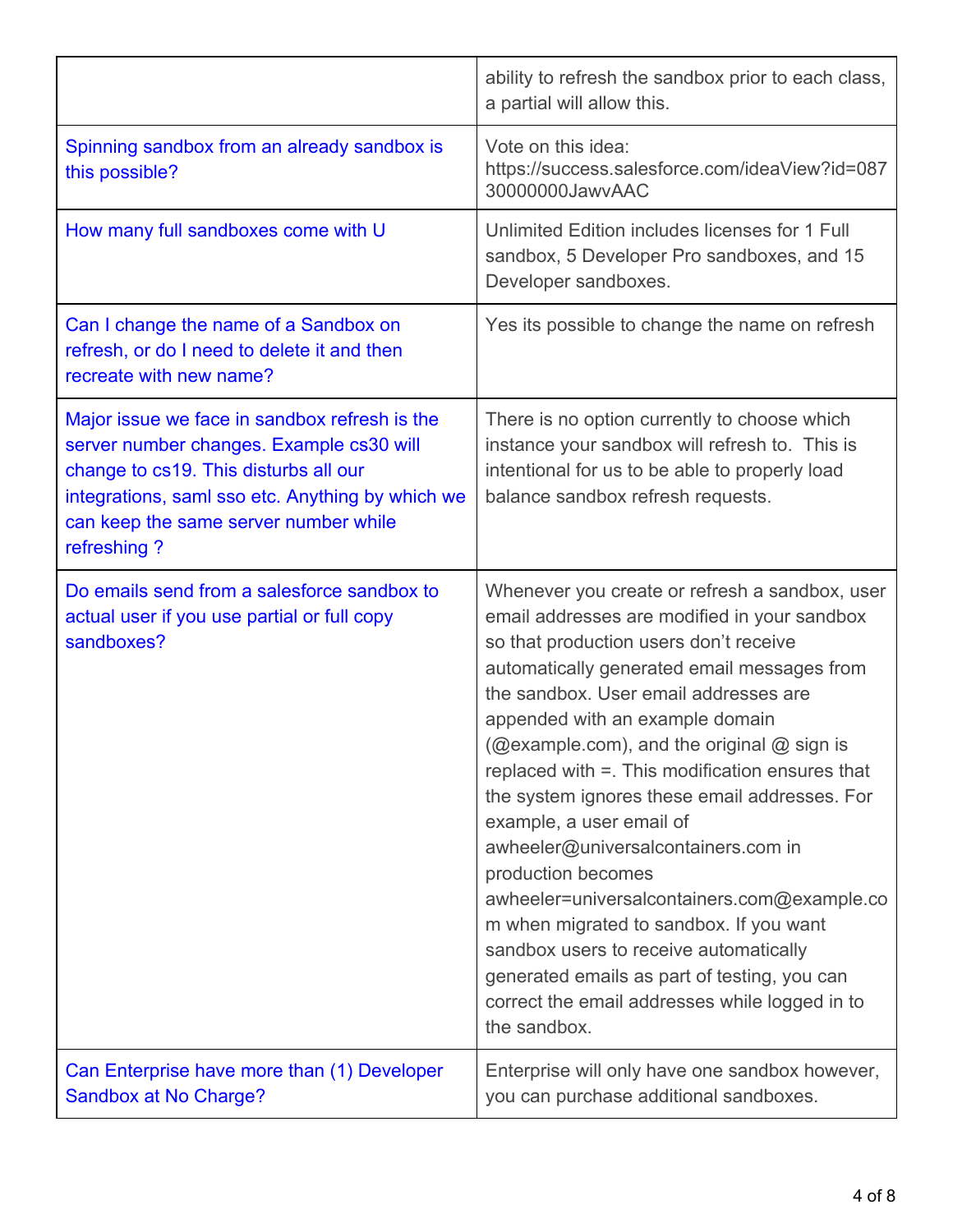| Are there any items that are not able to be<br>added to Change Set?                                                                            | Here are the available items in Change Sets:<br>https://help.salesforce.com/HTViewHelpDoc?id=<br>changesets_about_components.htm                                                                                                                                                                                                                                                                                                                                                                         |
|------------------------------------------------------------------------------------------------------------------------------------------------|----------------------------------------------------------------------------------------------------------------------------------------------------------------------------------------------------------------------------------------------------------------------------------------------------------------------------------------------------------------------------------------------------------------------------------------------------------------------------------------------------------|
| When would you not all dependencies to a<br>change set? Is that best practice to add all<br>dependencies to change set?                        | It is generally a best practice to add all<br>dependencies unless there is a specific reason<br>that you do not want the dependent object to<br>migrate. See H&T for details:<br>https://help.salesforce.com/HTViewHelpDoc?id=<br>changesets_outbound_dependencies.htm                                                                                                                                                                                                                                   |
| What is the best practice regarding adding<br>Profiles to change sets? Do you normally do<br>that when creating new fields, record types, etc? | Profiles can be tricky and should be handled on<br>a case-by-case basis. Take a look at this article<br>from Adam Torman on the subject of migrating<br>profiles:<br>http://www.salesforcehacker.com/2013/05/dude-<br>wheres-my-permission.html                                                                                                                                                                                                                                                          |
| If I add users to a sandbox and need to refresh<br>my users are deleted is there a work around                                                 | Not that I am aware of. The refresh will copy<br>over the Users from Production. If the users do<br>not exist in Production, they will not be created<br>when you refresh a Sandbox. You could<br>certainly use a data loading tool such as<br>Workbench to rapidly recreate your users after<br>your refresh.<br>A solution for adding new users is to add them<br>to Production first and deactivate them. Then,<br>they will flow to your sandbox and can be<br>enabled there (at least in the full). |
| Currently using just one Sandbox to do testing<br>on new fields, record types, etc. but i have<br>worked with change sets, etc.                | If you have more than one, you may consider a<br>sandbox for this upcoming release to explore,<br>some pretty amazing features coming your way!                                                                                                                                                                                                                                                                                                                                                          |
| How would you know which components to<br>include in change set (that you have all related<br>objects?)                                        | Using the Add/View Dependencies on the<br>Change Set record will identify many of the<br>cross-dependencies such as related objects.                                                                                                                                                                                                                                                                                                                                                                     |
| I'm on eu1 will sandbox preview be available?                                                                                                  | Sandbox preview is possible on all instances;<br>however, depending upon your instance, e.g.<br>EU1, will dictate whether you need to refresh or<br>not refresh in order to get access to the preview.<br>I hope this makes sense - please let me know if<br>you have any further questions. EU1 is the                                                                                                                                                                                                  |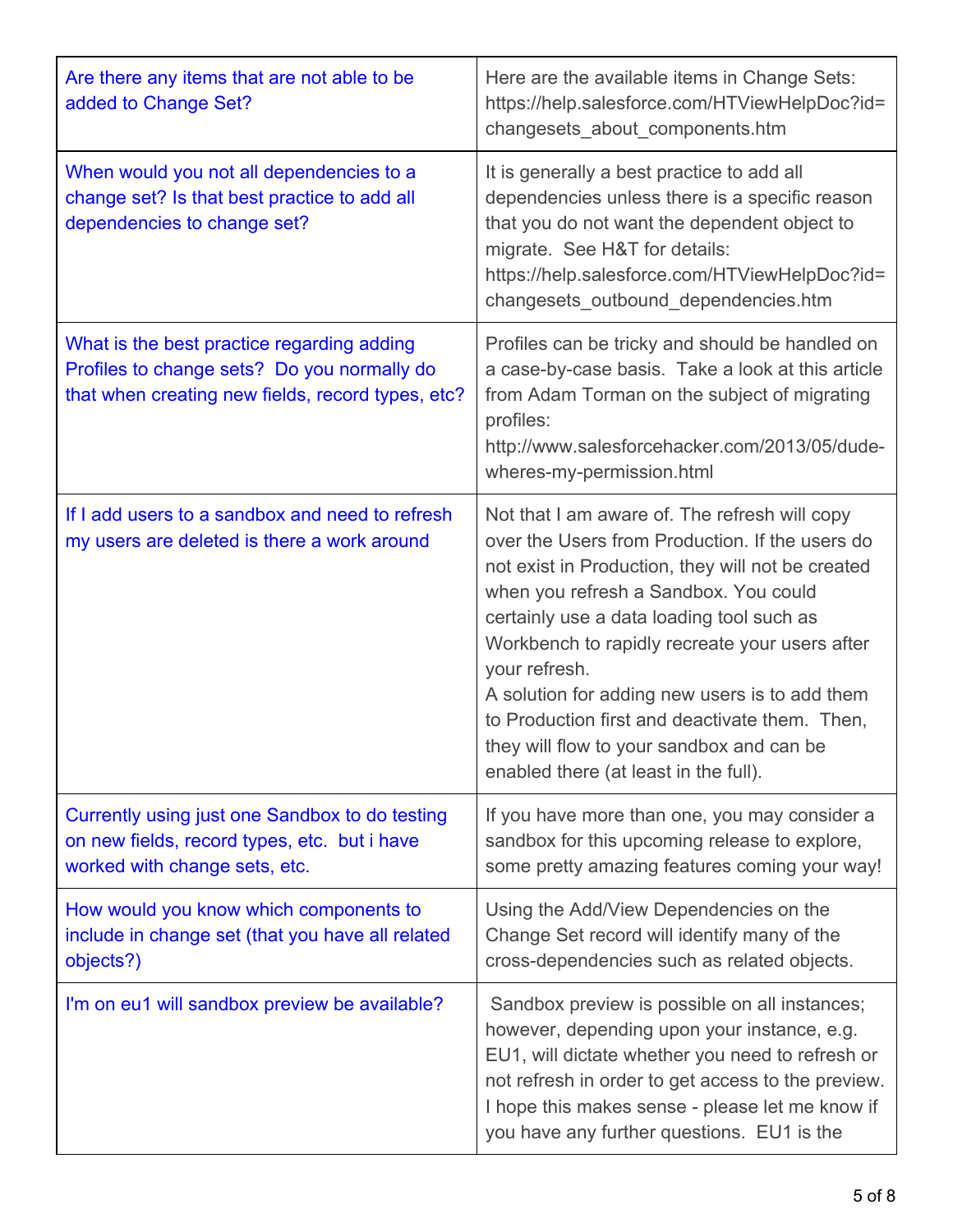|                                                                                                                                                                                                                                                                                                                                                                                                                              | production org, you need to see this blog to see<br>what your actions are:<br>https://www.salesforce.com/blog/2015/07/salesf<br>orce-winter-16-sandbox-preview.html                                                                                                                                                                                                      |
|------------------------------------------------------------------------------------------------------------------------------------------------------------------------------------------------------------------------------------------------------------------------------------------------------------------------------------------------------------------------------------------------------------------------------|--------------------------------------------------------------------------------------------------------------------------------------------------------------------------------------------------------------------------------------------------------------------------------------------------------------------------------------------------------------------------|
| Will a change made to a field after it has been<br>added to a change set also change it in the<br>change set? Or does it need to be removed and<br>re-added?                                                                                                                                                                                                                                                                 | A change made to the properties of a field after<br>it has been added do not require you to remove<br>and re-add it (with the exception of changing the<br>field name).                                                                                                                                                                                                  |
| When the data is copied into a Partial Copy<br>Sandbox, are the records inter-related? In<br>essence, will the Contacts, Opportunities and<br>Cases that get copied be related to the accounts<br>that are copied?                                                                                                                                                                                                           | see<br>https://help.salesforce.com/HTViewSolution?id=<br>000206556&language=en_US for full details                                                                                                                                                                                                                                                                       |
| Do emails to customers send from a sandbox?                                                                                                                                                                                                                                                                                                                                                                                  | Salesforce, such as email addresses in contact<br>records. To avoid sending unsolicited email from<br>your sandboxes, manually invalidate or delete<br>all email addresses in your sandboxes that don't<br>belong to users of the sandbox. When testing<br>outbound email, change contact email<br>addresses to the addresses of testers or an<br>automated test script. |
| Any possible way to copy production org to a<br>free developer org?maybe an app?                                                                                                                                                                                                                                                                                                                                             | This is not possible at the moment. Production<br>orgs can only be refreshed to a sandbox<br>generated from that production org.                                                                                                                                                                                                                                         |
| I'm working on a project in a Sandbox right now.<br>If it is not refreshed before Sept. 4, what will<br>happen when my Production environment is<br>updated with the Winter Release? Will my<br>Sandbox be out of sync with production or will it<br>automatically update? This project may take<br>several months and I don't want to lose the<br>changes I'm working on. Should I try to wrap it<br>up before the release? | Take a look at this blog post. It contains all of<br>the details on the Winter Preview:<br>https://www.salesforce.com/blog/2015/07/salesf<br>orce-winter-16-sandbox-preview.html<br>If the sandbox is on an upgrade instance, it will<br>be upgraded but your customizations will not be<br>lost.                                                                        |
| How do you Migrate using the Ant tool?                                                                                                                                                                                                                                                                                                                                                                                       | Sam: See Randy Goh's video recording in the<br>All Platform Specialists group and let us know if<br>that addresses this question                                                                                                                                                                                                                                         |
| Can send info on Excel connector?                                                                                                                                                                                                                                                                                                                                                                                            | We have partnered with Microsoft to build<br>capabilities into MS Power Query that allow you                                                                                                                                                                                                                                                                             |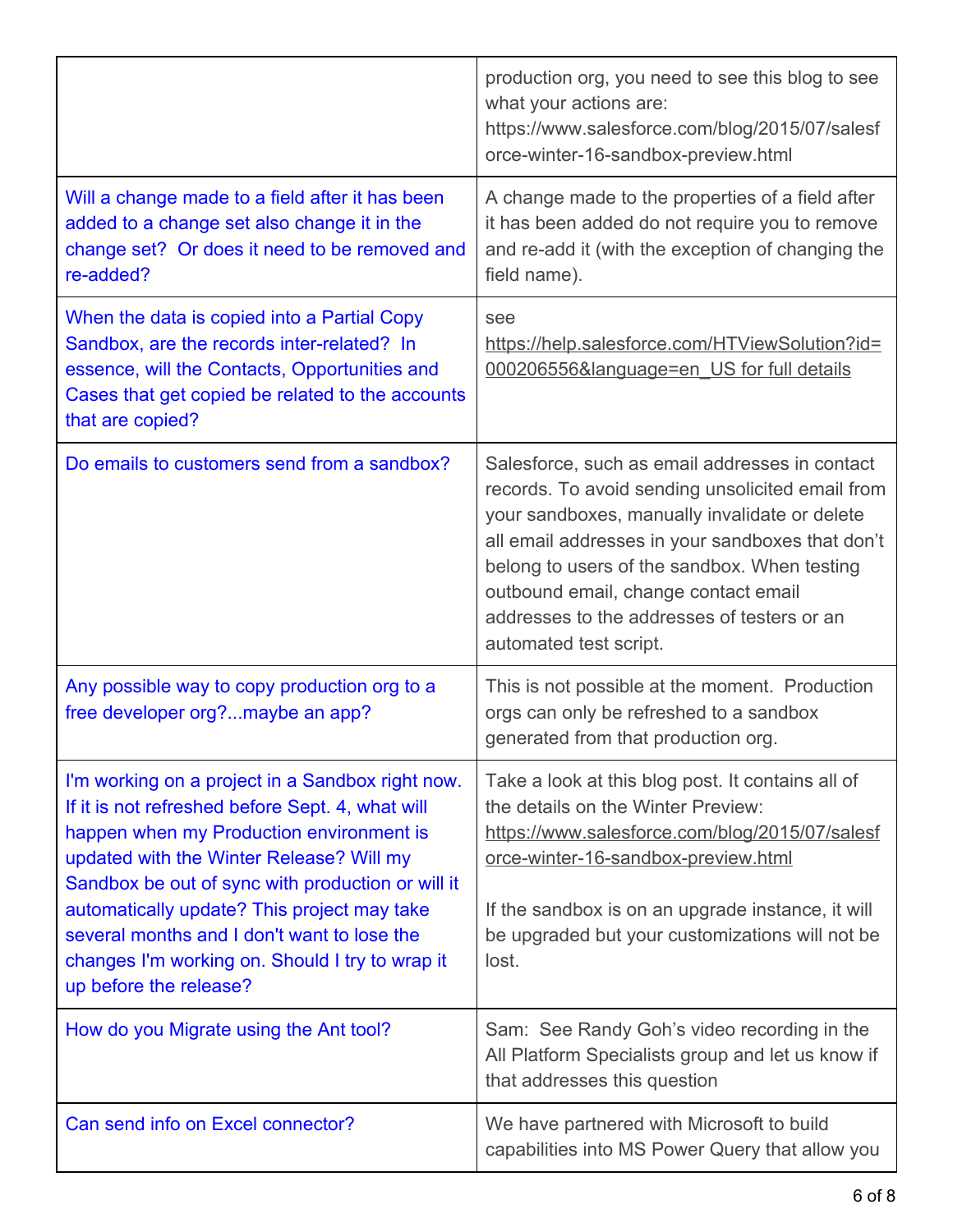|                                                                                                                                                                                                                                             | to use Excel to query Salesforce data sources:<br>https://support.office.com/en-US/article/What-s-<br>new-in-Power-Query-936B2FCA-4168-41AD-BB<br>BD-7B83856B6776                                                                                                                   |
|---------------------------------------------------------------------------------------------------------------------------------------------------------------------------------------------------------------------------------------------|-------------------------------------------------------------------------------------------------------------------------------------------------------------------------------------------------------------------------------------------------------------------------------------|
| Is the excel connector SSO enabled?                                                                                                                                                                                                         | MS Power Query uses the OAuth protocol to<br>establish a connection to Salesforce and not<br>SAML.                                                                                                                                                                                  |
| Could you talk briefly about managing changes<br>from multiple sandboxes - how do you prevent<br>overwriting changes from other deployments?<br>Especially for changes that have been "sitting" in<br>sandbox for a long time?              | A version control system is probably your best<br>solution in conjunction with adding more rigor to<br>your change control process. See this Trailhead<br>module for an overview of this topic:<br>https://developer.salesforce.com/trailhead/alm_d<br>eployment/alm_source_control |
| Just to confirm, creating a new Sandbox today<br>will allow for the Winter preview?                                                                                                                                                         | It will depend upon which instance your sandbox<br>currently resides - see<br>https://www.salesforce.com/blog/2015/07/salesf<br>orce-winter-16-sandbox-preview.html for full<br>details                                                                                             |
| How do you get Premier Points?                                                                                                                                                                                                              | Join us on Aug 27th for all the details you need<br><b>Expert Hour registration for Premier Customers:</b><br>https://attendee.gotowebinar.com/rt/7164064088<br>947389697                                                                                                           |
| What is a SandBox Design Accelerator?                                                                                                                                                                                                       | Full list of Accelerators here -<br>http://www.salesforce.com/services-training/add-<br>ons/accelerators/                                                                                                                                                                           |
| When we refresh sandbox, sometimes we get a<br>random character string prefix to username. and<br>we have to use that string to login next time and<br>fix your username to previous one. why do we<br>get this? and how can we avoid this? | Help and Training Article on username changes:<br>https://help.salesforce.com/HTViewHelpDoc?id=<br>data sandbox implementation tips.htm                                                                                                                                             |
| Would like to know more about available tooling<br>for comparing sandbox instances. Objects,<br>Fields, Code etc.                                                                                                                           | Many of our partners have developed tools<br>based on our APIs to perform such<br>comparisons. One such tool is SnapShot from<br>DreamFactory which you can find on<br>AppExchange:<br>https://appexchange.salesforce.com/listingDetail<br>?listingId=a0N300000016YhyEAE            |